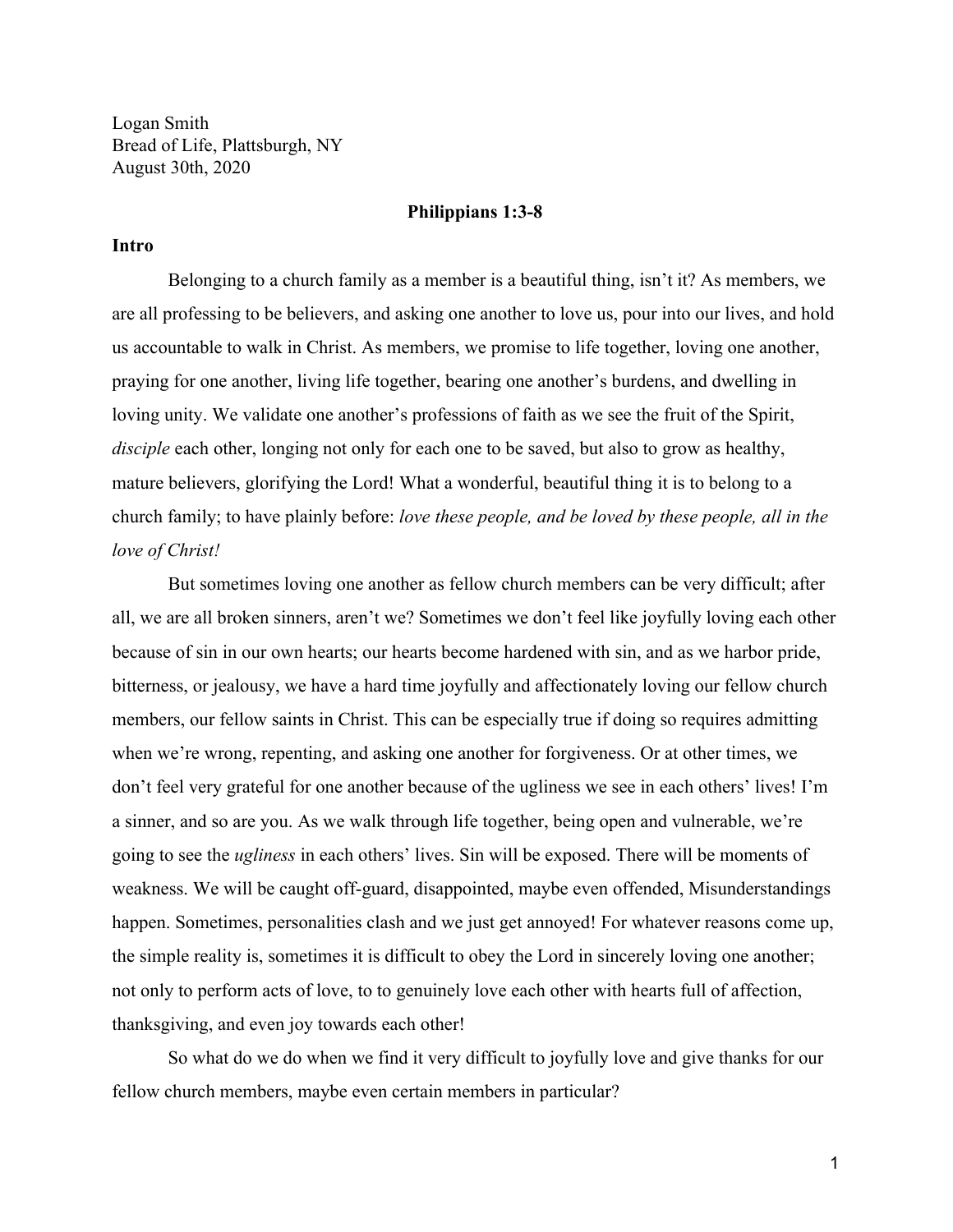*We pray. We regularly pray for one another. We give thanks to the Lord for one another. We diligently pray for one another's good.* Paul models this for us in our text this morning: he intertwines *thanksgiving* and *petition* as he prays for the church in Philippi. He regularly prays for them, and everytime he does, he *gives thanks to God* for them (vv. 3-8), And throughout these verses, Paul makes clear that these aren't just general, detached prayers of duty; no, these are *emotional* prayers full of love, affection, gratitude, and joy in these beloved believers! As he says in verse 8, he does this "with the affection of Christ Jesus."

So let's return to our question: "How do we genuinely, sincerely, and evenly joyfully, love our fellow church members, even when it is difficult?" Well, we could ask it a different way: "How do we love each other with the joyful love and affection of Christ? The same love that Paul reveals in this passage?" I think the answer, at least in part, is to *pray for one another like Paul does.* And not just to pray the same words, but to embody the same *heart*, the same purpose of love, behind this prayer: the heart and love of Christ.

Regularly praying for one another, especially in the ways we see here in this passage, help us to joyfully love each other, when it is difficult. *Prayer for others humbly recognizes that every good work is from God -* Therefore, the proper response is to give Him thanks and praise His glory for our fellow brothers and sisters in Christ. When we pray for one another, and thank God for each other, we are humbly acknowledging that these are the Lord's people, that they have been redeemed by the blood of Jesus, and that every good work within them, even their faith in Christ and salvation, is the Lord's work. And this is true not only of them, but of us as well.

*Prayer rightly orients our own hearts* - It is very difficult to stay angry, self-righteously blind, or resentful towards someone when you are praying for them. This passage reminds us to systematically give thanks for one another, noting and giving thanks for God's grace at work in their lives. And as we do this, the proper response is joyful, affectionate love for each other and for Christ. This is what we see in Philippians 1:3-8.

# **I. Give Thanks for God's Work of Grace in Each Others' Lives (vv. 3-8)**

Paul begins by telling the Philippian church that he regularly prays for them; and when he does, he *gives thanks to God* for them, and prays for them *with joy.* We see this in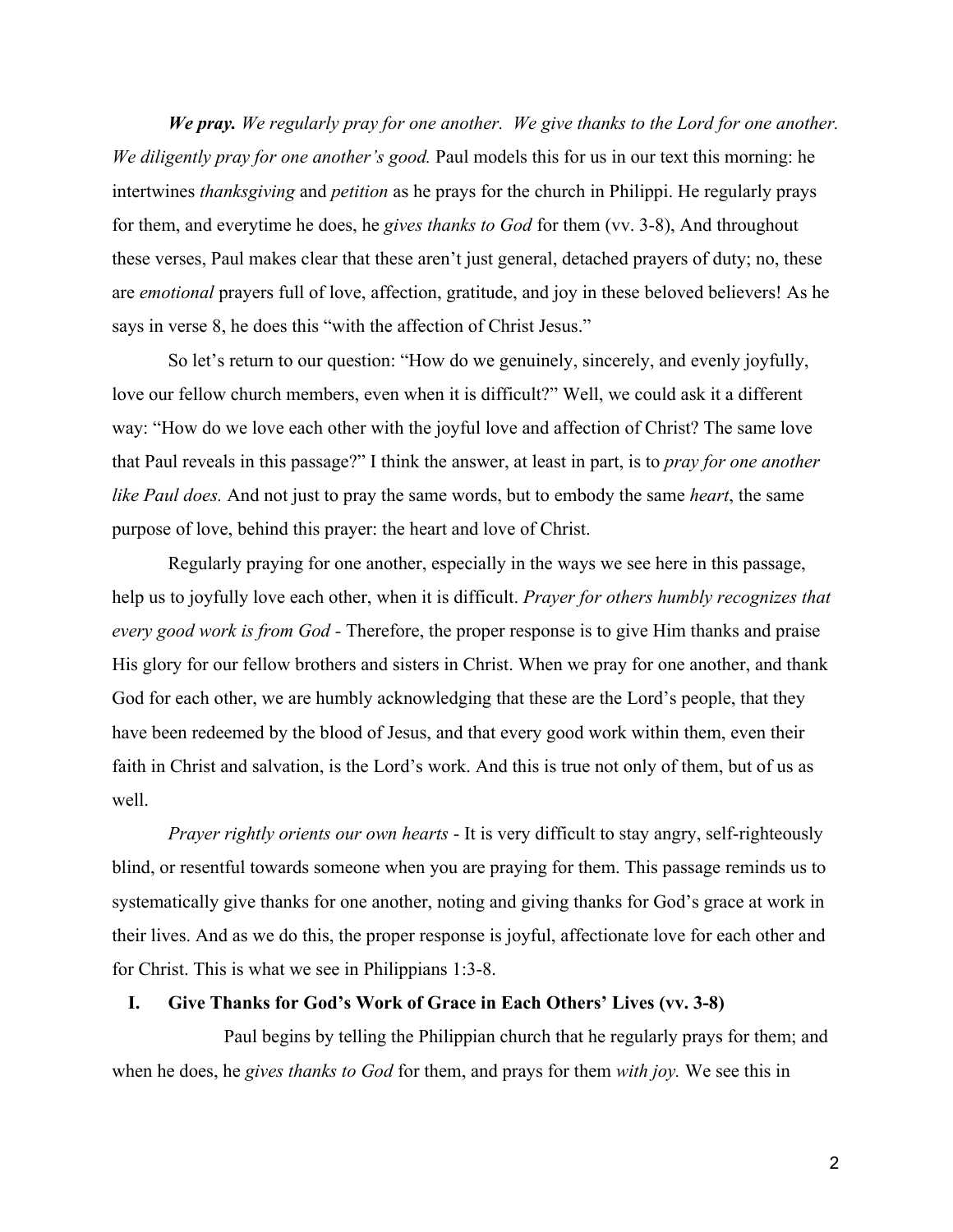verses 3 and 4: "*I thank my God in all my remembrance of you"* (v.3). That is to say, every time I think of you, I 'thank God' for you; I prayerfully give thanks to the Lord for you. He emphatically continues: *"always in every prayer of mine for you all making my prayer with joy"* (v.4). In other words, Paul is saying: "I pray for *all of you* regularly; everytime I think of you, I pray. And every single time I pray for you, I do so *gratefully* and *joyfully.* I *give thanks to God for you* and I pray *for* you with a great sense of joy." Or as he further elaborates later on, in *verse 8: "For God is my witness, how I yearn for you all with the affection of Christ Jesus"*o (v.8). Paul regularly prays this local church, both joyfully *giving thanks* for them and joyfully, even *affectionately* praying *for* them.

Why does he "always" give thanks and pray for them with joyful affection? He gives us the reason in verse 5, and then further explains the reason in verses 6-8. He prays for them this way, in v.5, *"because of your partnership in the gospel from the first day until now."* What does this mean? Is he simply referring to their partnership in ministry? This is definitely included, but it al *more* than just their work and partnership in ministry. After all, he says, *"from the first day until now."* Then, in v. 6, "*And I am sure of this, that he who began a good work in you will bring it to completion at the day of Jesus Christ.* " How does this verse fit in? What is this "good work" begun in the believers?

To put it simply, Paul is referring to God's saving work of grace in their lives. He is full of joy and gratitude to the Lord for these believers, and counts them dear to him in his heart (v. 7), because he constantly keeps his eyes on God's grace on display in their lives; he recounts God's evident grace *in the past, in the present,* and *in the future.* He joyfully gives thanks to God for their 1. **Saving faith; 2. The evidence of their saving faith throughout their lives; 3. And their perseverance.** The grace of God is evident in their lives, so that he has "assurance" and confidence that they are truly believers - that they have experienced the salvation that comes only by grace through faith in the gospel of Christ. Therefore, he has confidence they will continue to persevere until "the day of Christ," when they will enter into eternal life with Christ in His Kingdom. And Paul's assurance is *grounded* in God's work of grace in them. So let's look at each of these three things in turn: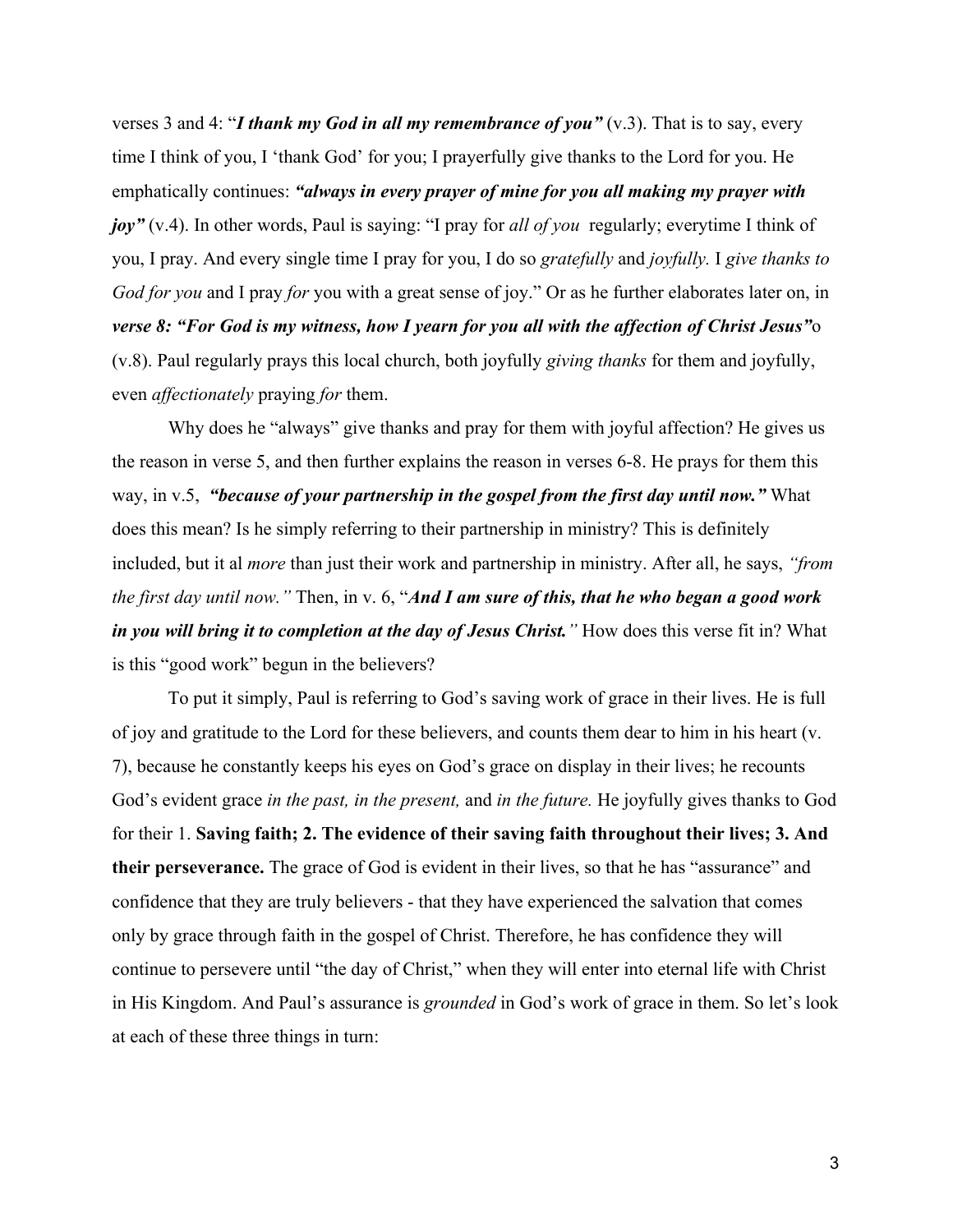### **II. Give thanks to God for Saving Faith**

First, Paul rejoices and gives thanks for their *salvation*, for the fact that they are true *believers,* i.e. Christians. He gives thanks for their "partnership in the gospel from the first day until now." What was their partnership in the gospel on the first day? He is referring to their *conversion*. As we talked about last week, Paul and Timothy themselves, along with their team, came to Philippi preaching the gospel of Jesus Christ; they themselves shared the gospel, made disciples, and planted the church in Philippi. We mentioned how the Book of Acts actually tells this story, and records the conversion stories, the *testimonies* of at least two of these believers in Philippi. So when Paul refers to that "first day," he's recalling the story of how they became Christians: when they heard the gospel of Jesus Christ proclaimed they responded rightly: by *repenting and believing;* they turned away from sin, this world, and all other forms of religion, and instead turn to the Lord Jesus, trusting in Him with saving faith!

They heard *this gospel message*: that there one true God who created all; that we are all sinners, standing condemned before the Lord and deserve His eternal wrath because of our sin; that God sent His Son, Jesus Christ, the God-Man, to be the Savior; that he lived a perfect life in our place, bore our sins and the wrath of God on the cross for us, died, was buried, and was raised by God, on the third day; and that our *only hope for salvation* is that we respond to this message by *repenting* and *believing* this gospel; by turning away from all else and embracing this truth, embracing and trusting wholly in Jesus Christ as our only Lord and Savior! And that if we do, then we have the sure confidence that his blood, that he poured out as a sacrifice in our place, will wash away *all of our sin,* so that we can be completely forgiven, declared righteous before God, and have the sure hope of eternal life in Him as God's beloved children. This is the gospel Paul speaks of here! The same gospel he preached to the Philippians. And they responded, on that "first day," with repentance and faith; they believed! And as time was to show, this was *true, saving, repentant faith.* How did Paul know? Because this gospel changed their lives, so that Paul can say they were *"partners in the gospel" (v.5)*, fellow "*partakers of grace" (v.7*).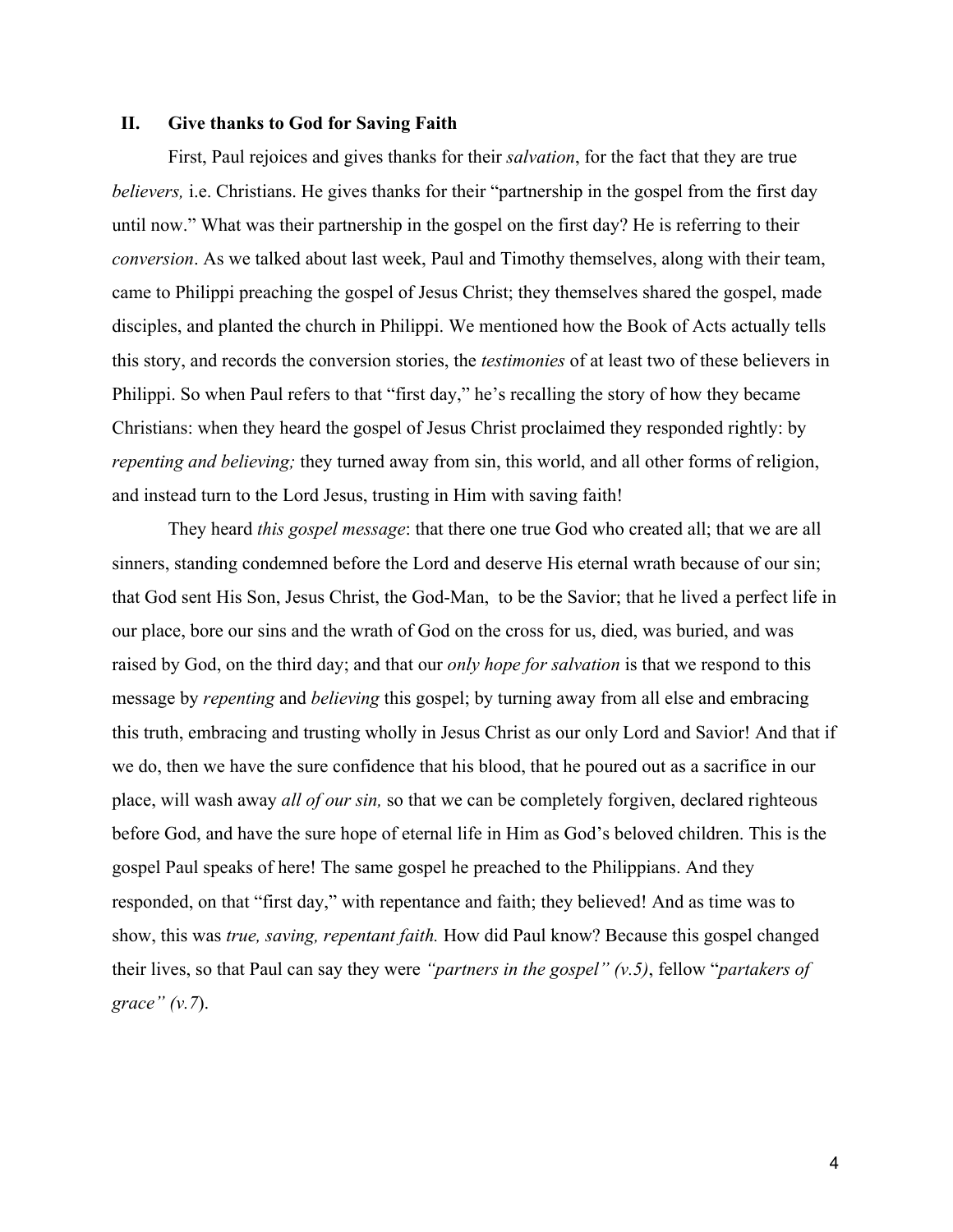## **III. Give Thanks to God for Good Works**

That is to say, their *repentance* and *saving faith* in the gospel was made evident by the fruit they bore in their lives. The first was their initial response to the gospel in conversion, to be sure. But as Jesus warns us in the parable of the sower, not all that make an initial profession of faith in Christ truly believe. But these believers continued on in their faith and grew in Christ! They proved their faith genuine through their "partnership in the gospel." They joined in the gospel work Paul and his companions started; they joined him in the "defense" and "confirmation of the gospel," as he says in verse 7. They shared the gospel, defended the right doctrines of the Christian faith, and confirmed it by living it out in their own lives, as a church, and by passing it on to new believers. Not only did they pursue gospel ministry in their own city, but their faith and love in Christ prompted them to partner with Paul by supporting his missions in other places; as we see in chapter 4:14-18, they had supporting Paul financially for quite ome time, and had even recently sent him a gift while he sits imprisoned in Rome. Paul even boasts of their giving in other letters to other churches! That's part of what Paul means by saying they are fellow "partakers of grace" with him in his "chains" or "imprisonment" (v.7).

To paraphrase this in a different way: our good works in our lives come only by the grace of God; they are not ultimately our works, but the "good work" of God in us. *As the gospel takes root in our hearts, it necessarily bears fruit in our lives.* When we truly believe in the gospel of Christ, trusting in Jesus alone as Lord and Savior, then we live transformed lives! Why? Because this is God's good work of grace in us, from beginning to end. Our believing, our growing, our trusting, repenting, obeying, persevering… *all of it is the work of God!* These are evidences of God's grace; these are evidences that God has begun the "good work" of salvation in their hearts. That work began when they responded to the gospel in saving faith. And this good work continues as we grow in Christ. Every part of sanctification, and good work we do, all of it is from the Lord! And all of it is a part of us *"confirming the gospel!"* These are evidences that we too are *"partakers of grace,"* for these works come only from the Sprit of God! And so we should give him the glory!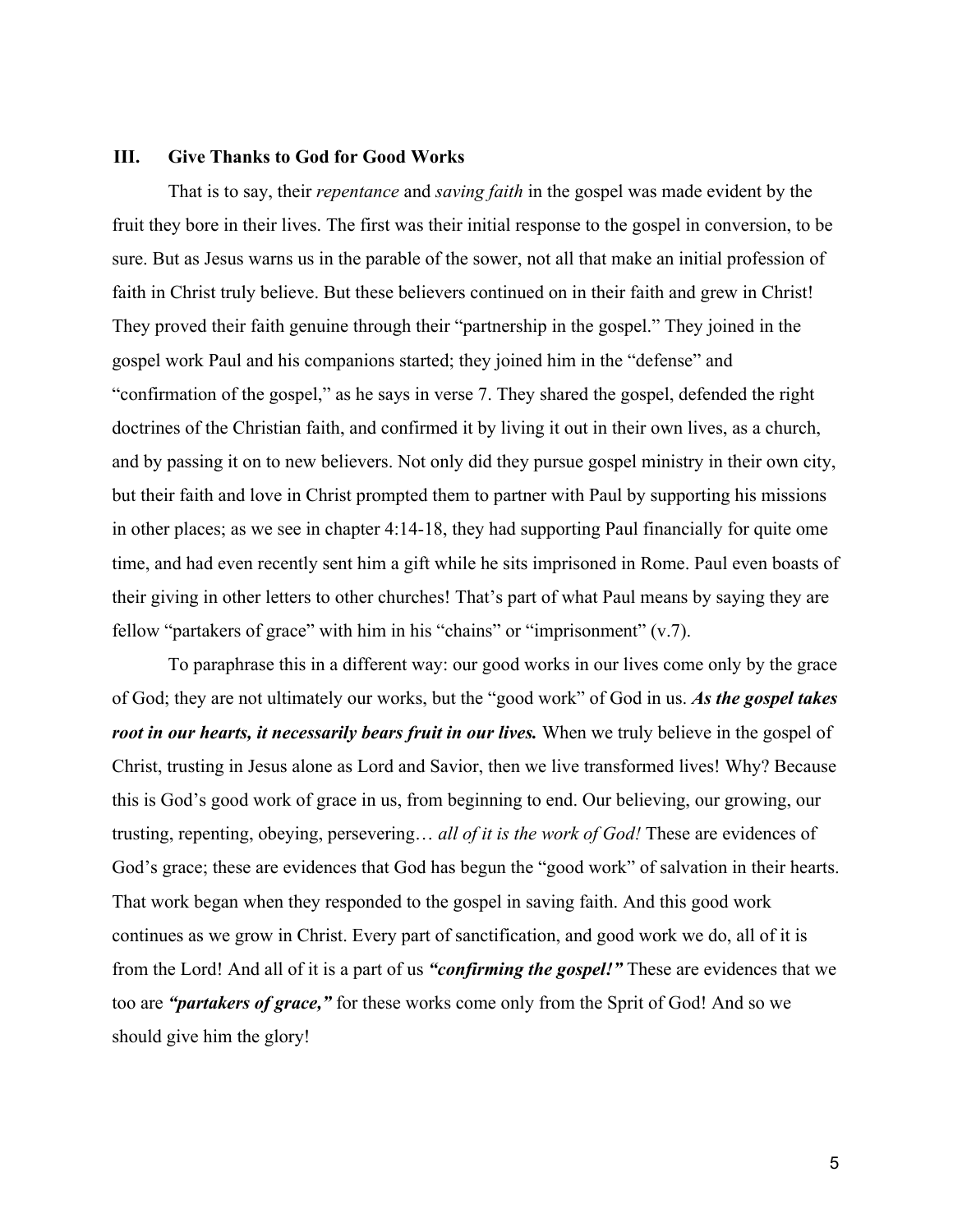**[Application]:** So look into the lives of your brothers and sisters around you; look at your fellow church members. Do you see their good works? Do you see how they have been serving the Lord and ministering to others in specific ways? Have you seen them live out the gospel in their lives? Have you seen a great love for the gospel, a great love for the lost, leading them to share and defend the gospel, even when it is costly? Have you seen evidences of the Spirit of God in them? If so, rejoice! You are witnessing God's good work in them! So give thanks to the Lord for them and praise His name!

# **IV. Give Thanks to God for Perseverance and Assurance**

And because this is *God's good work* in us, not our own, then we can have confidence that we will persevere to the end; we can have assurance of our salvation, for it is rooted in grace, in God's efforts, in what Christ has done on our behalf. And so, another evidence of grace that Paul sees and gives thanks for is *perseverance.*

Just as Paul endures suffering and hardship for the sake of the gospel, so do they. As we saw last week, the Philippians were no strangers to persecution. They had to live out their faith in Christ in the face of opposition. To deny Caesar as Lord, and to worship Jesus as the only Lord and Savior, could bring a high cost to pay in the Roman city of Philippi. Yet they endured and persevered in defending and confirming the gospel, even amidst *suffering and persecution.* They were fellow partakers of grace, even in Paul's *"imprisonment."* They joined him in carrying on the gospel ministry, both living out the gospel faith in their own lives, and being apart of sharing the gospel and making disciples of the lost, even when it came with the high price of suffering and persecution. What a mark of true saving faith! Such perseverance displays God's grace. Such perseverance shows true saving faith. And as the scriptures make clear, all who truly believing in the gospel - all true Christians - necessarily persevere to the end! We do not lose our salvation; God holds fast each one of His children and does not let us go! If you are trusting in Christ this morning, rest assured, you will persevere! How do we know this for sure? Because with Paul, we are *"sure of this, the He who began a good work in you will bring it to completion."* You and I have assurance of our salvation because our salvation, from beginning to end, is rooted not in our own works, but in the grace of God and the work of Jesus Christ! Therefore, when we believe,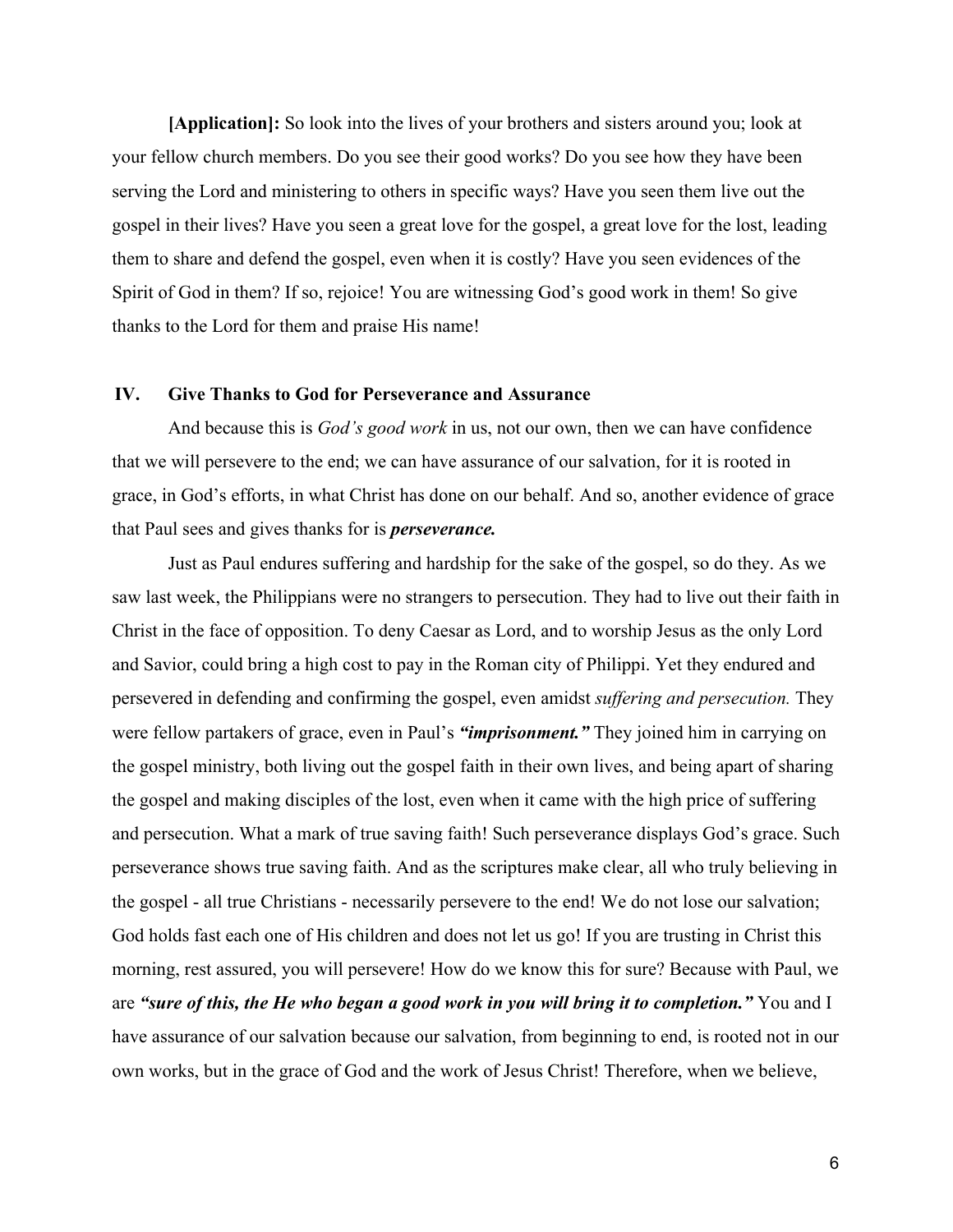when we grow and obey, and when we persevere, all of this is but further evidence of GOd's work of grace in us! And therefore, we can rest assured that He will give us the grace to continue to persevere.

## **Conclusion: God's Good Work of Grace**

As Paul recognizes how their lives have been transformed by the gospel, and the fruit they have borne, this makes him incredibly glad! He rejoices and gives thanks to God! If we truly *yearn* to see sinners saved from sin and find salvation in Christ, then how happy and joyful should we indeed be when there is evidence that another sinner has moved from death to life! He has *great joy* in the way they have responded to the gospel and lived out their faith! **Seeing someone** *repent and believe* **should produce a heart of joyful, affectionate love towards them!** As we give thanks for the grace of God we see in each other, this makes us thankful *for that particular person!* It is right for us to find *great joy* in our brothers and sisters in Christ - in our fellow church members! It is right for us to love each other with the "affection of Christ Jesus" as we rejoice in the good fruit, the good works, of gospel faith, ministry, and perseverance we see them do!

And at the same time, just as Paul does, we should immediately recognize that this is not ultimately *their* doing, but God's: it is the *"good work"* that God *"began in [them]"* (v.6). This is nothing less than the incredible grace of God in their lives!

The work of salvation is *God's good work of grace, from beginning to end.* THis is true for all of us, for every believer. From our faith and conversion on the first day, to our good works in the present, to our perseverance and completion of salvation on the last day - it is all God's work of grace! And he deserves every ounce of glory, thanks, and praise for it! Yes, we are commanded to repent, to believe, to trust, to obey, and we are responsible to do these things; and yet, we are only able to do them because we are "partakers of grace.' And because our salvation is rooted not in *our* work, but in *God's* work, let us *joyfully and affectionately* praise Him and love each other more, giving thanks for God's grace even as we pray for more!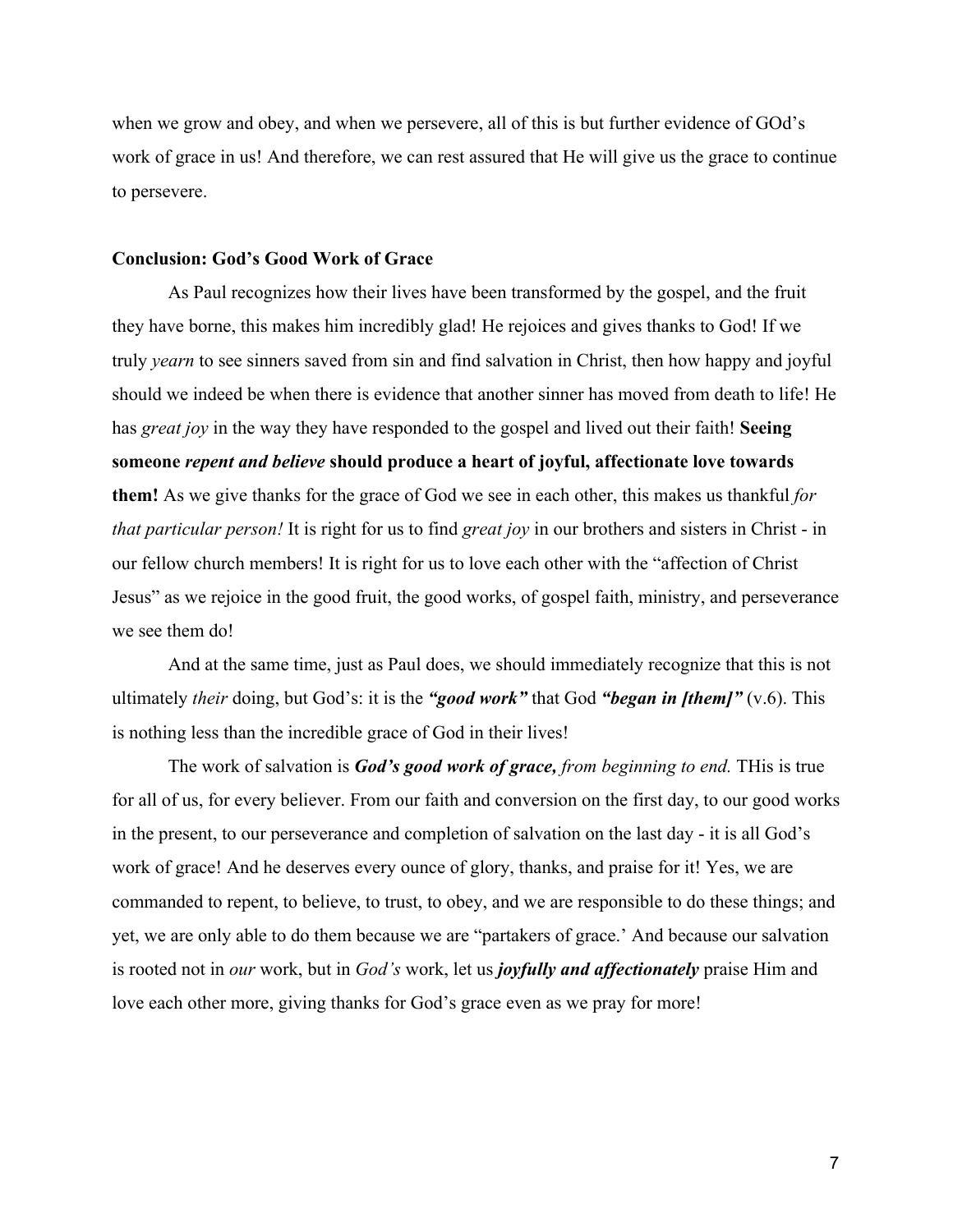## **Application:**

And so, when we see such evidences of God's grace, in our lives or in our fellow church members, this is a cause of great joy! Let this stir up *love and joy* in our hearts for each other, and let us *joyfully give thanks* to God!

**1. For yourself:** First, start by thanksgiving God for the "good work" he has begun in your own heart. Do you see evidences of God's grace in your life? Has he begun this good work in you? Have you responded to the gospel by repenting and believing in Christ alone? Are you now continuing to grow in Christ, living a life changed by the gospel? Do you long to defend and confirm the gospel in all that you do? Do you long to see the gospel spread and save others? IS the Lord strengthening you to persevere in Him, even in difficult days? If so, rejoice! Give thanks to the Lord, for this is *God's work of grace* in you! And rejoice in this: because this is rooted in Him, because *God began this work,* then He *will surely bring it to completion.* Rest and rejoice in t*he assurance of salvation we have in Christ!*

#### **2. Regularly give thanks to God for one another.**

It is appropriate to give thanks for all fellow Christians, as God's brings them to mind. When we see God's work of grace in the lives of our friends, family, and other believers we know of, this should should make us glad! We should rejoice in such things, letting our love grow for these precious fellow believers! And we should be quick to *thank God* for them; to thank GOd with joy and affection for them.

**We should** *especially do this regularly for each other as fellow church members.* **We should strive to make it a regular practice in our lives to joyfully and affectionately thanks for each other; for each of our fellow church members -** Look around you; these are the Christians God has placed in your life in a special, unique way. Part of being a church member means we are specially covenanting together, or promising to one another, that we will participate in the Christian life, gospel ministry, and the "defense and confirmation" of the gospel together. And this isn't just on Sundays or Wednesday nights; we are called to live our lives together. Therefore, we have front-row seats to see God's grace at work in each others'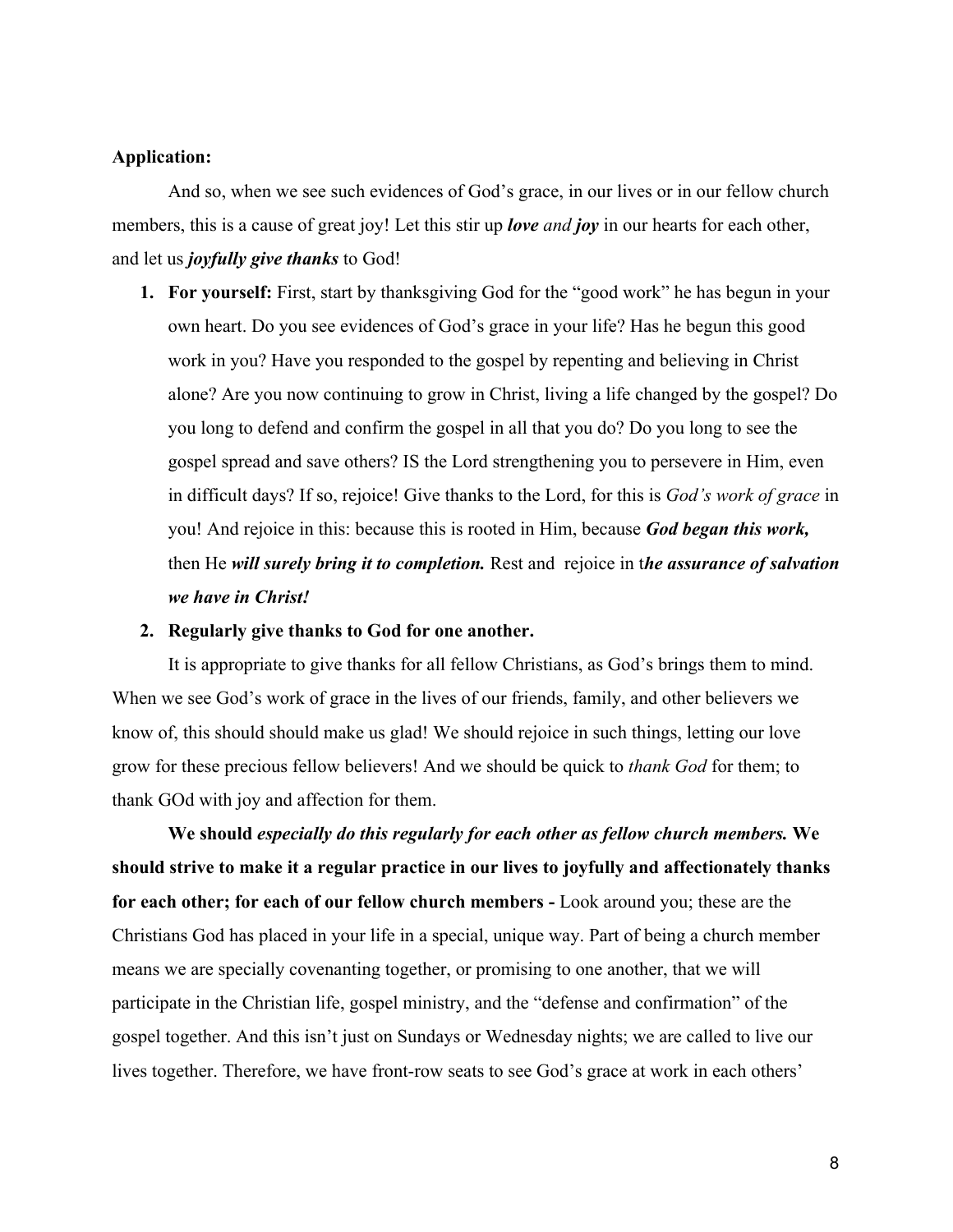lives! It is surely appropriate, then, to regularly give joyful, affectionate thanks to God for one another in this way, isn't it?

And just as Paul uses the words *"all of you,"* over and over throughout this passage, so we should strive to systematically give thanks *for each and every fellow church member.* Yes, even when we find it difficult to do so! Even when we might struggle to be thankful for one another, we can start to prayerfully list of GOd's grace we see in them: give thanks to GOd's for that fellow church member's profession of faith and personal testimony; thank God for the way He has worked in and through them over the years. And as we start to pray, we might be surprised just how much we have to be thankful for in that person! And as we give thanks, pray that the Lord would shape our hearts to have joy, affectionate love for all the saints, even with the affection of Christ.

I have found it incredibly helpful to do this, systematically for each one of you, by praying through the *church membership directory,* praying for each individual and family, day by day. And I would encourage you all to do the same! Take the directory and just start praying for one or two families or individuals of the church each day, until you make it through the list, and then start over. And even if we don't know what to pray for, we can always pray this prayer of Paul for each other. So let us give thanks to God for His grace in each others lives, and let us continually prayer for more!

### **3. Pray for God's saving grace in the lives of unbelievers**

Finally, pray for God's saving grace in the lives of unbelievers. The gospel leads us not just to love fellow Christians but to love everyone! And so we long to see all saved in Christ! But we know that only God can save; and He will! Let us diligently pray for God to begin this same work of salvation in the lives of every unbeliever we come across!

So if you are an unbeliever this morning,o if you are not a believer today, this is my prayer for you: that you would become aware that you, just like me, are a sinner; and we deserve the wrath of God, in Hell for eternity, for our sins. Yet God sent Jesus Christ into the world to live, die, and be raised for you and me! My prayer today is that you would turn away from your own good works, because they will never save you. Instead, turn to the good work of salvation